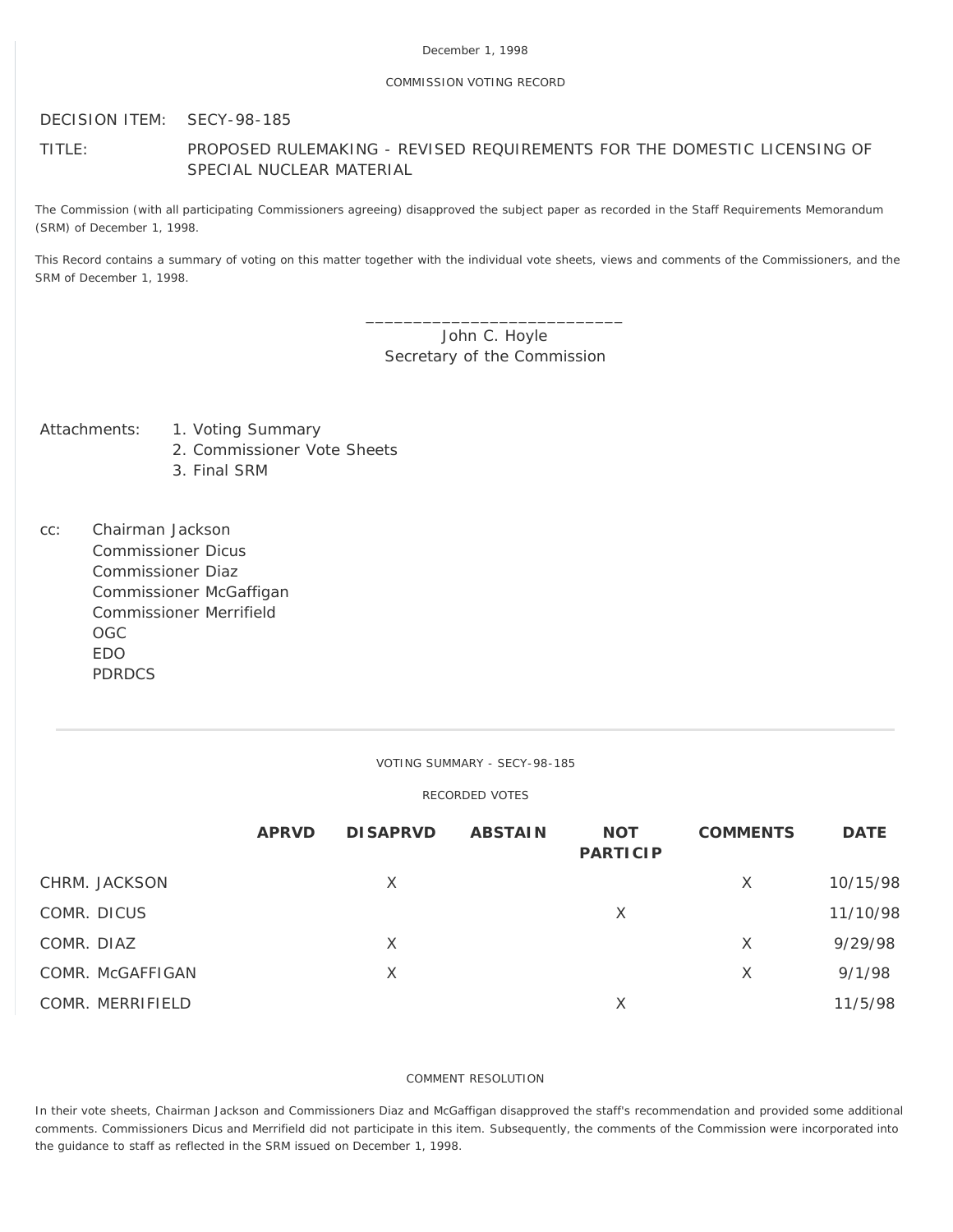#### **Commissioner Comments on SECY-98-185**

## **Chairman Jackson's Comments on SECY-98-185**

I disapprove the staff's proposal to publish the proposed rule amending 10 CFR Part 70. The staff should take an approach to stakeholder interaction on the proposed rule like that used for the revision of Part 35, such as placement of the draft rule text onto the Internet and iterate as comments come in over a four month period of time. At the end of the four months, the staff should revise its draft rule and present it to the Commission for review. To guide the staff in its review and revision of the rule text, I provide the following comments:

- I support the need for an ISA. The staff should decide what is fundamental for our regulatory purposes for inclusion as part of a license or, minimally, as an executive summary which would be docketed and updated, as appropriate. I also support the requirement for the licensee to develop baseline criteria, a preliminary ISA, and a decommissioning ISA.
- I oppose inclusion of a backfit provision in Part 70, based on the belief that minimal increases in safety at modest cost could be justified on a cost benefit basis.
- The staff should clarify the basis for its use of chemical safety and chemical consequence criteria in the rule in terms of how it ties into nuclear safety.
- Regarding the industry's concern about the prescriptive nature of the Standard Review Plan (SRP), I agree with the staff's position of publishing an SRP that clearly delineates one acceptable approach to meet the regulations. Licensees always have the option of devising their own custom program to demonstrate compliance with the regulations. I believe the lack of a published acceptance criteria, that sets out clear expectations, creates confusion and may be more costly to licensees. Nonetheless, the staff should examine whether the SRP can be made to match the performance based nature of the regulations a bit more.

# **Commissioner Diaz's Comments on SECY-98-185**

As discussed below, several aspects of the proposed rulemaking presented in SECY-98-185 require further refinement before it is ready to be promulgated for public comment. Accordingly, I disapprove the issuance of the notice of proposed rulemaking for 10 CFR Part 70. I agree with Commissioner McGaffigan that the staff should submit a revised proposed rule to the Commission for approval four months from the date of the final SRM , and that they should be empowered to publicly discuss all relevant documents with stakeholders during this revision period. In addition to incorporating insights gained during the public comment period, the staff should consider the following issues in developing its revised proposal.

While it is clearly a step forward to require each Part 70 licensee to perform an Integrated Safety Analysis (ISA), it is not necessary to incorporate the ISA into the facility license. To support the intended use of the ISA as a tool to make safety and licensing decisions, it would be sufficient for a licensee to docket the results of the ISA, thereby making it publicly available. This approach would permit licensees to make timely updates to the ISA to take advantage of the current state of the art of risk assessment methodologies without having to seek license amendments. Additionally, a requirement to docket ISA results would permit the establishment of a Part 70 change process that is in harmony with the revised change process that is under development for power reactor licensees. Ultimately, the flexibility fostered by this approach will enhance safety while reducing burden on the NRC and licensees by allowing both to focus their attention on those issues of greatest safety impact to the benefit of the ratepaying public.

One particular aspect of ISAs that the staff should consider relates to the application of new technologies. In soliciting public comments, the staff should request input on how updated ISA methodologies should be employed in the licensing of new technologies for use within either new or existing facilities.

The incorporation of consequence criteria for purely chemical hazards is problematic, in that it may result in NRC regulation overlapping with other federal, state and local entities that have jurisdiction over such hazards. We should maintain our primary focus on the NRC's nuclear and radiological safety mandate, and address other matters, as appropriate, within the context of Memoranda of Understanding with other government agencies.

Concerning the implementation of a backfit provision in Part 70, the proposed rule should provide for an appropriately formulated provision that would be immediately effective.

Finally, I am concerned about the prescriptiveness of some of the program requirements outlined in the draft Standard Review Plan provided with SECY-98-185. Although this guidance is nominally not compulsory, past experience with similar types of guidance leads me to believe that there would be a high likelihood of their becoming de facto regulatory requirements. In addition, such prescriptiveness in program requirements would tend to act as a forcing function on the allocation of NRC resources toward verifying compliance with programmatic requirements, rather than toward monitoring a licensee's day to day safety performance. In summary, I believe that the proposed prescriptive programmatic requirements are not justifiable within the context of a risk informed regulatory fabric, and, in this vein, the staff should carefully reconsider the necessity of such guidance.

## **Commissioner McGaffigan's Comments on SECY-98-185**:

I commend the staff for submitting the rulemaking package including appropriate guidance documents to the Commission as scheduled, and I believe that the staff was responsive to the earlier staff requirements memorandum (SRM) on this rulemaking. However, based on further consideration of these important issues, the information provided in this paper, and the very informative Commission briefing recently provided by the staff and the Nuclear Energy Institute (NEI), I disapprove publication of the proposed rule for Part 70 and offer the following comments for the staff's consideration.

While I fundamentally agree with certain concepts included in the proposed rule, such as the performance of an Integrated Safety Analysis (ISA) and the